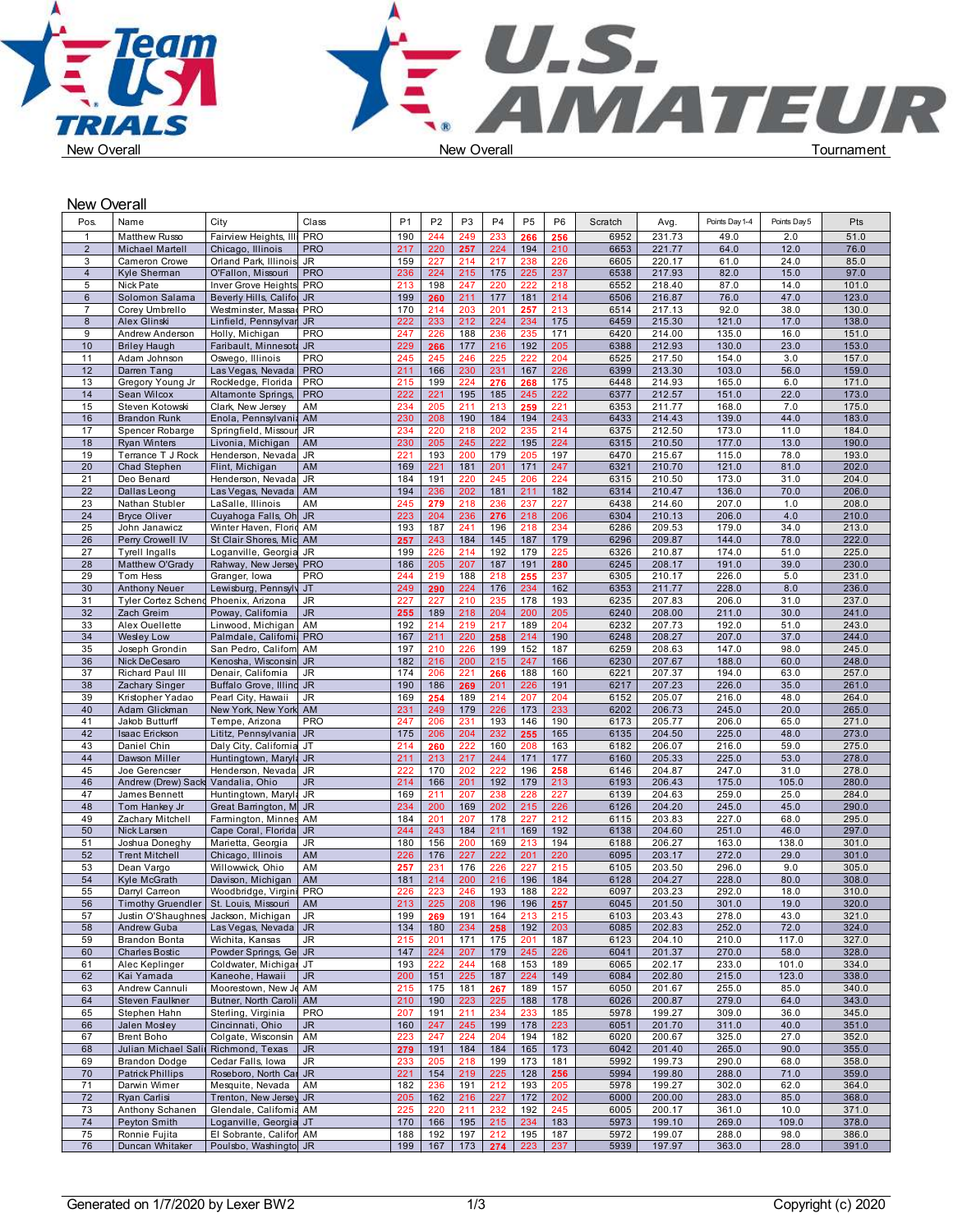



## New Overall (Next 1)

| Pos.       | Name                                               | City                                         | Class                    | P <sub>1</sub> | P <sub>2</sub> | P <sub>3</sub> | P <sub>4</sub> | P <sub>5</sub> | P <sub>6</sub> | Scratch      | Avg.             | Points Day 1-4 | Points Day 5   | Pts            |
|------------|----------------------------------------------------|----------------------------------------------|--------------------------|----------------|----------------|----------------|----------------|----------------|----------------|--------------|------------------|----------------|----------------|----------------|
| 77         | Jacob Klein                                        | East Islip, New York                         | AM                       | 236            | 202            | 176            | 189            | 180            | 178            | 5958         | 198.60           | 282.0          | 110.0          | 392.0          |
| 78         | <b>Gabriel Alvarez</b>                             | Wichita, Kansas                              | JR.                      | 215            | 200            | 249            | 221            | 225            | 170            | 5877         | 195.90           | 368.0          | 25.0           | 393.0          |
| 79         | <b>Kerry Martinez</b>                              | Chandler, Arizona                            | JR.                      | 180            | 184            | 268            | 226            | 199            | 175            | 5908         | 196.93           | 347.0          | 54.0           | 401.0          |
| 80<br>81   | Jacob Mullen<br><b>Blake Eamest</b>                | Bellingham, Washin JR<br>Wood River, Nebras  | AM                       | 181<br>247     | 185<br>138     | 171<br>189     | 201<br>222     | 173<br>168     | 214<br>169     | 5965<br>5946 | 198.83<br>198.20 | 274.0<br>280.0 | 132.0<br>126.0 | 406.0<br>406.0 |
| 82         | Daniel Hong                                        | Fullerton, California                        | JR.                      | 170            | 226            | 230            | 191            | 161            | 195            | 5950         | 198.33           | 311.0          | 96.0           | 407.0          |
| 83         | John Nicholas Somn Roscoe, Illinois                |                                              | JR                       | 233            | 175            | 205            | 182            | 236            | 201            | 5916         | 197.20           | 357.0          | 54.0           | 411.0          |
| 84         | Daniel Hall                                        | Slaton, Texas                                | <b>JR</b>                | 195            | 208            | 193            | 162            | 204            | 171            | 5946         | 198.20           | 292.0          | 126.0          | 418.0          |
| 85         | Joey Ocello                                        | Neptune, New Jerse                           | JT                       | 178            | 245            | 203            | 168            | 147            | 188            | 5930         | 197.67           | 291.0          | 131.0          | 422.0          |
| 86         | Leoj Chin                                          | Montclair, Califomia JR                      |                          | 160            | 288            | 187<br>199     | 178            | 189<br>178     | 198            | 5857         | 195.23           | 357.0          | 74.0           | 431.0<br>433.0 |
| 87<br>88   | <b>Kyle Andrews</b><br>Dakota Solonka              | Vista, California<br>Indianapolis, Indian JR | AM                       | 230<br>216     | 171<br>166     | 235            | 182<br>213     | 200            | 172<br>160     | 5887<br>5862 | 196.23<br>195.40 | 305.0<br>354.0 | 128.0<br>81.0  | 435.0          |
| 89         | Randal Dunbar                                      | Milford, Massachuse JR                       |                          | 223            | 186            | 168            | 188            | 212            | 195            | 5858         | 195.27           | 341.0          | 97.0           | 438.0          |
| 90         | Cody Johnston                                      | Sandusky, Michigan AM                        |                          | 192            | 202            | 231            | 142            | 175            | 172            | 5895         | 196.50           | 302.0          | 137.0          | 439.0          |
| 91         | Matteo Cittadino                                   | Fairport, New York                           | JR                       | 173            | 214            | 200            | 194            | 223            | 185            | 5871         | 195.70           | 358.0          | 83.0           | 441.0          |
| 92         | Cotie Holbek                                       | Burlington, Wiscons                          | AM                       | 190            | 173            | 203            | 191            | 266            | 214            | 5831         | 194.37           | 396.0          | 48.0           | 444.0          |
| 93<br>94   | Jordan Monnens<br><b>Brandon Brown</b>             | Ham Lake, Minneso JR<br>Ham Lake, Minneso AM |                          | 191<br>286     | 214<br>177     | 210<br>192     | 190<br>187     | 187<br>202     | 175<br>157     | 5856<br>5848 | 195.20<br>194.93 | 347.0<br>381.0 | 103.0<br>72.0  | 450.0<br>453.0 |
| 95         | Devin Flowers                                      | Rosedale, New York JR                        |                          | 207            | 180            | 206            | 166            | 189            | 184            | 5878         | 195.93           | 327.0          | 128.0          | 455.0          |
| 96         | Logan Williams                                     | Anchorage, Alaska                            | AM                       | 182            | 212            | 196            | 145            | 223            | 180            | 4824         | 201.00           | 280.0          | 175.0          | 455.0          |
| 97         | Grant Oehler                                       | Carmel, Indiana                              | AM                       | 255            | 228            | 180            | 174            | 149            | 155            | 5862         | 195.40           | 336.0          | 120.0          | 456.0          |
| 98         | Jacob Dunnum                                       | La Crosse, Wisconsir AM                      |                          | 215            | 204            | 192            | 229            | 177            | 212            | 5817         | 193.90           | 400.0          | 57.0           | 457.0          |
| 99<br>100  | Maxwell Roers<br>Ashton Yamasaki                   | Maple Grove, Minne JR<br>Portland, Oregon    | JR.                      | 164<br>205     | 180<br>195     | 211<br>206     | 203<br>181     | 165<br>170     | 213<br>207     | 5844<br>5838 | 194.80<br>194.60 | 336.0<br>353.0 | 123.0<br>107.0 | 459.0<br>460.0 |
| 101        | <b>Brett Lloyd</b>                                 | Knightdale, North C JR                       |                          | 224            | 200            | 169            | 175            | 198            | 212            | 5810         | 193.67           | 375.0          | 89.0           | 464.0          |
| 102        | <b>Dylan Kelley</b>                                | Shelby TWP, Michid                           | $\overline{\mathsf{J}R}$ | 218            | 129            | 209            | 233            | 189            | 198            | 5796         | 193.20           | 376.0          | 90.0           | 466.0          |
| 103        | Jacob Frazier                                      | Vancouver, Washing JR                        |                          | 185            | 158            | 194            | 200            | 236            | 194            | 4888         | 195.52           | 363.0          | 103.0          | 466.0          |
| 104        | <b>Cerell Cardines</b>                             | Las Vegas, Nevada                            | JT                       | 202            | 194            | 213            | 232            | 184            | 151            | 5813         | 193.77           | 381.0          | 90.0           | 471.0          |
| 105<br>106 | Josh Kennedy                                       | Blaine, Minnesota<br>Coram, New York         | AM                       | 222<br>224     | 190<br>198     | 207<br>237     | 197            | 200            | 206            | 5777<br>5724 | 192.57<br>190.80 | 427.0<br>475.0 | 61.0<br>20.0   | 488.0<br>495.0 |
| 107        | Michael Mirabile<br>Michael Duran                  | Banning, Califomia                           | <b>JR</b><br><b>PRO</b>  | 199            | 192            | 182            | 182<br>191     | 216<br>181     | 234<br>187     | 5796         | 193.20           | 368.0          | 128.0          | 496.0          |
| 108        | Angelo Biondo                                      | Cuyahoga Falls, Oh JR                        |                          | 195            | 194            | 223            | 163            | 239            | 196            | 5765         | 192.17           | 429.0          | 67.0           | 496.0          |
| 109        | Ryan Lee                                           | Tempe, Arizona                               | <b>JR</b>                | 200            | 185            | 199            | 225            | 188            | 155            | 5702         | 190.07           | 389.0          | 116.0          | 505.0          |
| 110        | <b>Tyler Trombetta</b>                             | Highland, Indiana                            | AM                       | 201            | 219            | 169            | 175            | 235            | 170            | 5756         | 191.87           | 406.0          | 101.0          | 507.0          |
| 111        | David Winters<br><b>Thomas McNeal</b>              | Livonia, Michigan                            | JR                       | 224            | 233            | 279            | 200            | 130            | 186            | 5709         | 190.30           | 468.0          | 40.0           | 508.0          |
| 112<br>113 | Silas Lira                                         | Snohomish, Washin<br>Tampa, Florida          | <b>JR</b><br>JR.         | 215<br>193     | 155<br>191     | 190<br>205     | 204<br>192     | 177<br>187     | 184<br>188     | 5730<br>5725 | 191.00<br>190.83 | 395.0<br>413.0 | 132.0<br>114.0 | 527.0<br>527.0 |
| 114        | <b>Blake Martin</b>                                | Oakdale, Minnesota JR                        |                          | 185            | 205            | 214            | 160            | 171            | 150            | 5713         | 190.43           | 385.0          | 145.0          | 530.0          |
| 115        | Cody Larson                                        | Coon Rapids, Minne JR                        |                          | 194            | 158            | 201            | 197            | 203            | 223            | 5680         | 189.33           | 441.0          | 90.0           | 531.0          |
| 116        | Killian Kilpatrick                                 | Erie, Pennsylvania                           | JR                       | 177            | 212            | 141            | 201            | 194            | 146            | 5719         | 190.63           | 377.0          | 155.0          | 532.0          |
| 117        | Zack Denton                                        | Waverly, Iowa                                | JR                       | 184            | 204            | 189            | 197            | 168            | 198            | 5726         | 190.87           | 412.0          | 121.0          | 533.0          |
| 118        | Joshua Zilk                                        | Virginia Beach, Virg JR                      |                          | 217            | 177            | 228            | 174            | 191            | 211            | 5705         | 190.17           | 460.0<br>442.0 | 76.0           | 536.0<br>537.0 |
| 119<br>120 | <b>Kirk Mowl</b><br>lan Dohan                      | Ormond Beach, Flo<br>Tampa, Florida          | JR<br><b>JR</b>          | 223<br>133     | 231<br>221     | 193<br>133     | 203<br>173     | 182<br>186     | 143<br>170     | 5681<br>5632 | 189.37<br>187.73 | 377.0          | 95.0<br>162.0  | 539.0          |
| 121        | John Haynes                                        | Taylors, South Carol AM                      |                          | 178            | 224            | 167            | 194            | 246            | 179            | 5652         | 188.40           | 456.0          | 84.0           | 540.0          |
| 122        | <b>Cody Stermer</b>                                | Richfield, Utah                              | AM                       | 212            | 174            | 227            | 171            | 179            | 235            | 5673         | 189.10           | 466.0          | 76.0           | 542.0          |
| 123        | Jake Brett                                         | Kapolei, Hawaii                              | JR.                      | 176            | 146            | 178            | 192            | 191            | 190            | 5666         | 188.87           | 391.0          | 154.0          | 545.0          |
| 124        | <b>Matthew LaBonte</b>                             | Oak Lawn, Illinois                           | JR.                      | 192            | 165            | 191            | 236            | 203            | 192            | 5679         | 189.30           | 458.0          | 88.0           | 546.0          |
| 125<br>126 | Michael Pyse<br><b>Brandon Kreiner</b>             | Rochester, Minnesot<br>Davison, Michigan     | JR<br>JR.                | 198<br>195     | 170<br>200     | 189<br>159     | 256<br>178     | 197<br>176     | 190<br>189     | 5624<br>5650 | 187.47<br>188.33 | 478.0<br>413.0 | 74.0<br>142.0  | 552.0<br>555.0 |
| 127        | Michael Harmon Jr                                  | Rockledge, Florida                           | JR                       | 169            | 196            | 174            | 181            | 159            | 167            | 5648         | 188.27           | 399.0          | 158.0          | 557.0          |
| 128        | Darin Bloomquist                                   | Rhinelander, Wiscor JR                       |                          | 184            | 208            | 225            | 216            | 203            | 216            | 5604         | 186.80           | 520.0          | 40.0           | 560.0          |
| 129        | Avery Wolf                                         | Highland Park, Illind JR                     |                          | 164            | 193            | 180            | 168            | 222            | 148            | 5671         | 189.03           | 409.0          | 153.0          | 562.0          |
| 130        | Chase Fernandez                                    | Pearl City, Hawaii                           | <b>JR</b>                | 191            | 213            | 193            | 197            | 168            | 186            | 5640         | 188.00           | 447.0          | 118.0          | 565.0          |
| 131        | Caleb Andrews                                      | Las Vegas, Nevada                            | AM                       | 186            | 279            | 199            | 183            | 196            | 170            | 5435         | 181.17           | 507.0          | 65.0           | 572.0          |
| 132<br>133 | <b>CJ Petrin</b><br>Alexander Hoffman Newark, Ohio | Chattanooga, Tenn JR                         | AM                       | 153<br>189     | 184<br>206     | 202<br>180     | 165<br>156     | 188<br>223     | 193<br>191     | 5589<br>5555 | 186.30<br>185.17 | 439.0<br>466.0 | 145.0<br>119.0 | 584.0<br>585.0 |
| 134        | <b>Austin Schultz</b>                              | Valparaiso, Indiana                          | JR                       | 168            | 157            | 208            | 154            | 176            | 217            | 5570         | 185.67           | 438.0          | 151.0          | 589.0          |
| 135        | Carter Milasinovich                                | Macomb, Michigan                             | ∣ JR                     | 188            | 236            | 160            | 170            | 160            | 173            | 5558         | 185.27           | 457.0          | 144.0          | 601.0          |
| 136        | Costa Gastouniotis                                 | Goleta, California                           | <b>JR</b>                | 170            | 213            | 170            | 190            | 213            | 139            | 5554         | 185.13           | 461.0          | 143.0          | 604.0          |
| 137        | <b>Brian Fink</b>                                  | New Port Richey, Flo JR                      |                          | 221            | 147            | 223            | 176            | 151            | 165            | 5554         | 185.13           | 459.0          | 148.0          | 607.0          |
| 138        | Eddie Langdon                                      | Bonaire, Georgia                             | AM                       | 201            | 182            | 210            | 193            | 186            | 187            | 5497         | 183.23           | 496.0          | 111.0          | 607.0          |
| 139<br>140 | Andrew Jensen<br>John Magana                       | Rockford, Illinois<br>San Diego, Californ AM | AM                       | 201<br>215     | 189<br>214     | 168<br>161     | 211<br>163     | 195<br>193     | 193<br>135     | 5466<br>3207 | 182.20<br>178.17 | 494.0<br>608.0 | 113.0<br>0.0   | 607.0<br>608.0 |
| 141        | Kenneth High                                       | Lake Mary, Florida                           | JR                       | 211            | 160            | 154            | 183            | 177            | 179            | 5554         | 185.13           | 454.0          | 156.0          | 610.0          |
| 142        | Louis Luna                                         | Rosamond, Californ JR                        |                          | 151            | 159            | 248            | 210            | 196            | 212            | 5555         | 185.17           | 523.0          | 90.0           | 613.0          |
| 143        | Alexander Sorge                                    | Monmouth Junction AM                         |                          | 166            | 146            | 206            | 148            | 216            | 175            | 5558         | 185.27           | 459.0          | 157.0          | 616.0          |
| 144        | Lamaki Welch                                       | Ontario, California                          | JR.                      | $\overline{1}$ |                |                |                |                |                | 3475         | 182.89           | 449.0          | 175.0          | 624.0          |
| 145        | <b>Harley Shene</b>                                | San Jose, California JR                      |                          | 173            | 200            | 157            | 188            | 193            | 168            | 5476         | 182.53           | 474.0          | 152.0          | 626.0          |
| 146<br>147 | Anthony Desko<br>Nickolas Freiberg                 | Kingwood, Texas<br>Sparks, Nevada            | <b>JR</b><br>JR          | 162<br>214     | 200<br>171     | 195<br>278     | 155<br>159     | 158<br>147     | 239<br>165     | 5480<br>5516 | 182.67<br>183.87 | 501.0<br>518.0 | 140.0<br>125.0 | 641.0<br>643.0 |
| 148        | Charles Wilken                                     | Fort Mill, South Car JR                      |                          | 206            | 171            | 225            | 170            | 213            | 168            | 5444         | 181.47           | 530.0          | 115.0          | 645.0          |
| 149        | Jordan Bryant                                      | Detroit, Michigan                            | AM                       | 235            | 178            | 158            | 236            | 181            | 182            | 5451         | 181.70           | 552.0          | 100.0          | 652.0          |
| 150        | Dale Weaver                                        | Cedar Rapids, Iowa                           | JR.                      | 152            | 182            | 213            | 187            | 222            | 203            | 5361         | 178.70           | 555.0          | 111.0          | 666.0          |
| 151        | Joshua Ross                                        | Schenectady, New \ JR                        |                          | 173            | 198            | 159            | 162            |                |                | 5085         | 181.61           | 502.0          | 170.0          | 672.0          |
| 152<br>153 | Todd Pizanowski<br>Calvin Au                       | Marion, Illinois                             | AM                       | 173<br>168     | 137<br>181     | 208<br>191     | 212<br>156     | 200<br>179     | 179<br>208     | 5394<br>5394 | 179.80<br>179.80 | 534.0<br>551.0 | 140.0<br>148.0 | 674.0<br>699.0 |
| 154        | Jared Durant                                       | Daly City, California AM<br>Rice, Minnesota  | <b>JR</b>                | 183            | 150            | 230            | 261            | 191            | 165            | 5250         | 175.00           | 618.0          | 87.0           | 705.0          |
|            |                                                    |                                              |                          |                |                |                |                |                |                |              |                  |                |                |                |